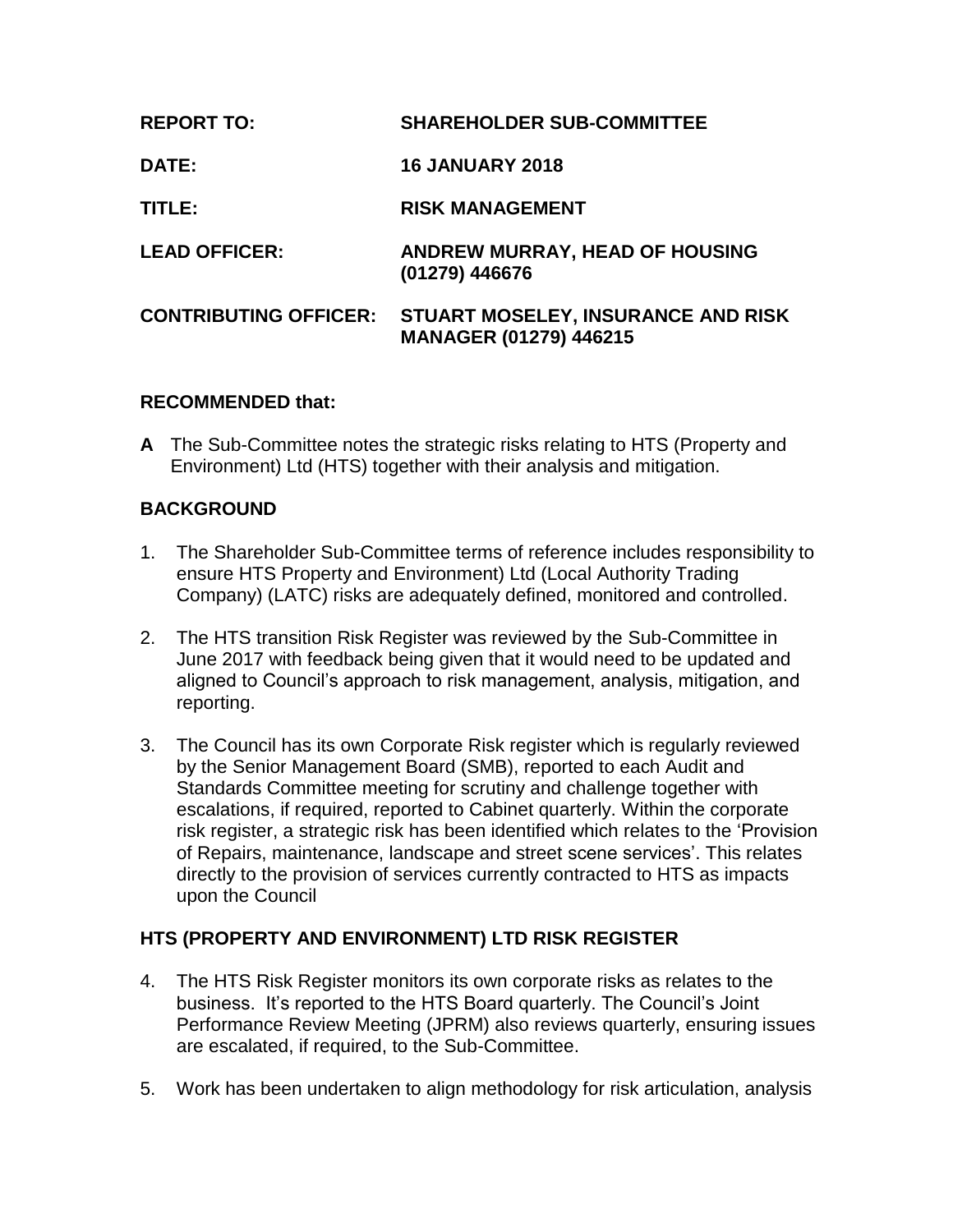and reporting with that used by the Council. This has resulted in a comprehensive strategic risk review being undertaken by HTS.

- 6. The Corporate Risk Register in Appendix A includes HTS' strategic risks as at December 2017 following the strategic risks review.
- 7. Strategic Risks now have clear ownership with Directors taking responsibility for individual risks. While other members of the senior management team may have responsibility for elements of risk control, individual ownership of the risk ensures clarity in coordination of risk mitigation.
- 8. In addition to the regular quarterly reviews and report to HTS Board and JPRM, strategic risks are subject to major reviews indicated by a target date. This is to ensure they are concurrent with the HTS Corporate Plan.
- 9. It should be noted there is one risk with a residual risk score of 21 as at December 2017: Information Governance and Data Compliance is required to be addressed with regards to implications form General Data Protection Regulations (GDPR) which come into force on 25 May 2017. HTS intend to liaise with the Council, which already has a GDPR project plan, in order to devise a HTS project plan for GDPR.

### **IMPLICATIONS**

**Place (includes Sustainability)** As contained within the report. Author: **Graeme Bloomer, Head of Place**

### **Finance (Includes ICT)**

The financial implications of the current identified risks are set out within the appendix to the report. Author: **Simon Freeman, Head of Finance**

**Housing** As outlined in the body of the report.

Author: **Andrew Murray, Head of Housing**

## **Community Wellbeing (includes Equalities and Social Inclusion)**

As contained within the report. Author: **Jane Greer, Head of Community Wellbeing**

# **Governance (includes HR)**

None specific.